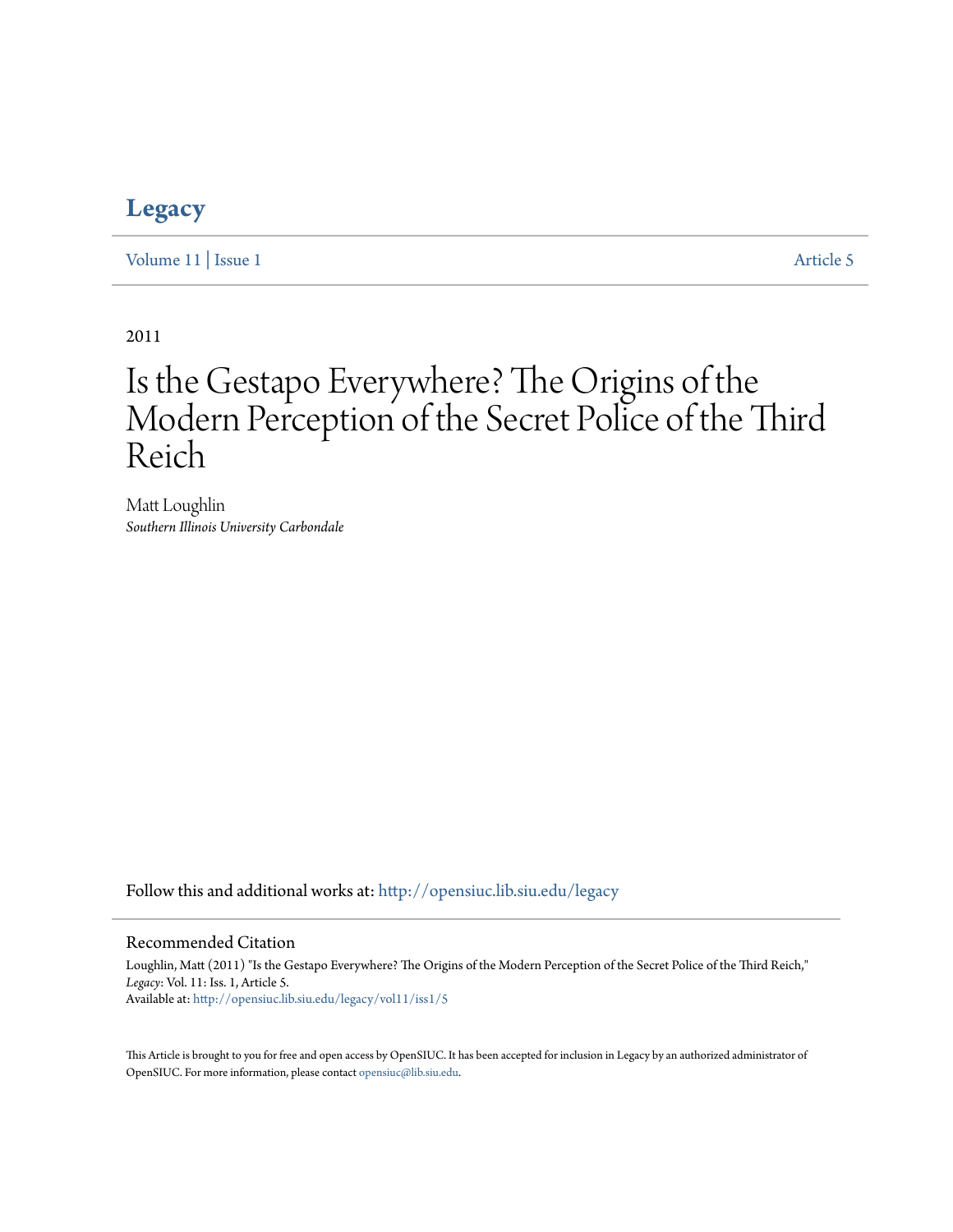## Matt Loughlin

## Is the Gestapo Everywhere? The Origins of the Modern Perception of the Secret Police of the Third Reich

The attempted genocide of European Jews committed by the National Socialist-controlled Germany in the 1930s and 40s has left scholars with more questions than could ever be answered definitively. A persisting question in the mind of anyone studying the Holocaust has to be "How could this happen?" How could the mechanized killing of millions of people happen in a modernized country in the twentieth century? Surely, whoever is to blame for these atrocities, this black spot on the human race is unlike you and me. Blame must be placed on something grand and evil. This type of thinking makes it possible to blame an overpowering government. The Secret Police of Germany during this time, also known as the Gestapo, was one of the groups that was put on trial and allocated blame for the Holocaust after World War II. A common perception of the Gestapo up to the present day is that it was a wide-reaching group, with an officer on every street corner and a tap on every phone; that a conversation was scarcely held without the Gestapo knowing about it. This image of the Gestapo, however, is a myth. Uncovering the origins of this myth is important because without understanding how these concepts were and are promoted we fail to learn one of the many lessons of the Holocaust. Inadequately placing blame for the horrors of the Third Reich leads down a dangerous path.

One would have to have more than a casual knowledge of the Gestapo to know anything different from the common portrayal. A variety of factors have led to this perception being built up in people's minds. For instance, pre-war descriptions of the Gestapo aggrandized its abilities. Postwar historical writings focused on other aspects of the Gestapo that promoted its presence as being large and frightening. Furthermore, postwar images of overpowering governments became even more culturally relevant with the release of George Orwell's *Nineteen Eighty-Four*.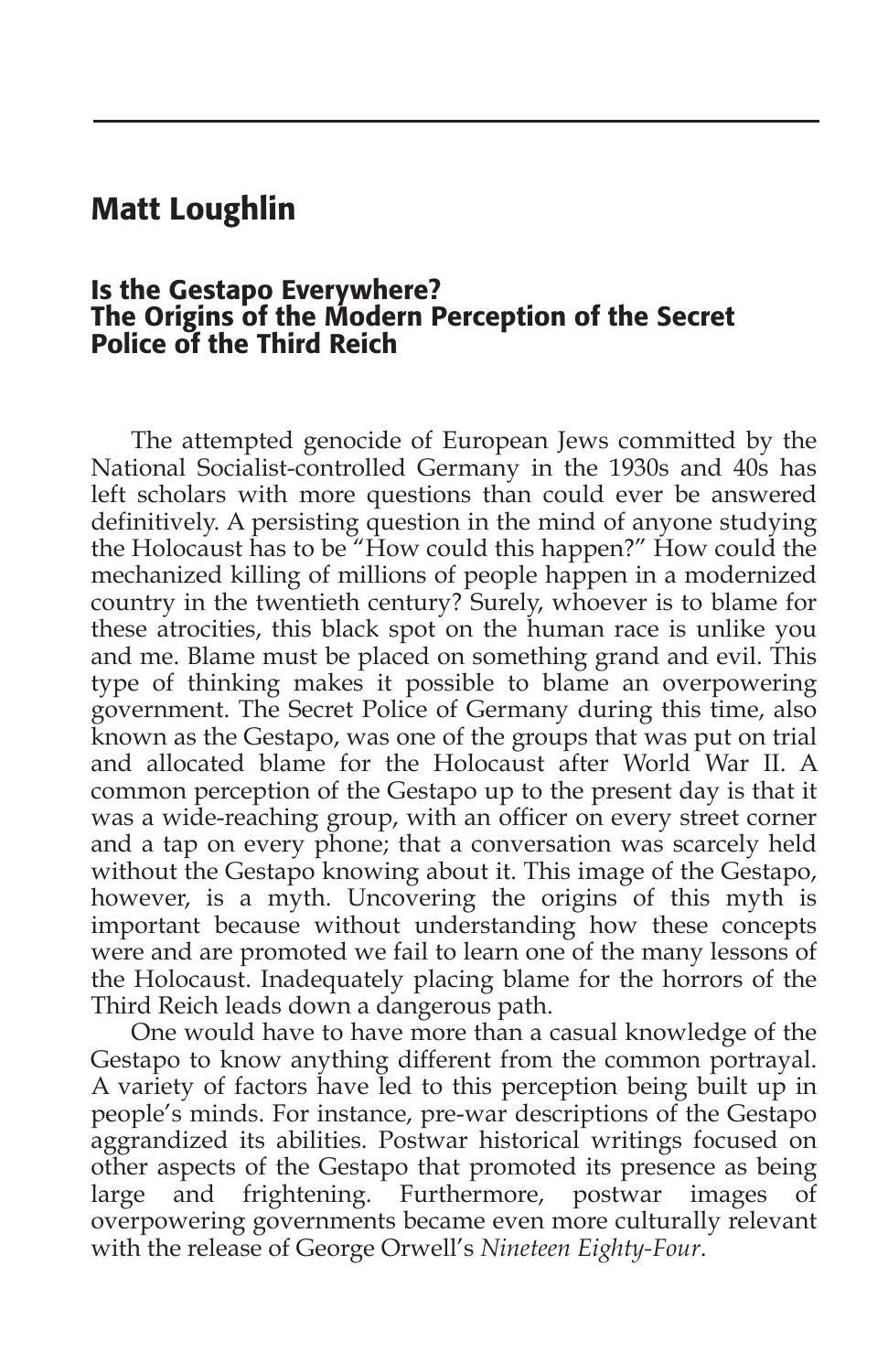Scholars have written about the Gestapo since the end of the Third Reich. There are a number of important histories that have been written that help us understand how the Gestapo has been perceived. According to Eric A. Johnson, the historiography of the "Nazi Terror" has progressed through three stages.<sup>1</sup> Works written during the first stage displayed the Gestapo as an elite organization, highly influential in an all-powerful and allknowing police state. For instance, Edward Crankshow's 1956 work, *Gestapo: Instrument of Tyranny* puts the Gestapo on the grand scale of all Nazi war crimes, saying in its final chapter that it is impossible to separate the crimes of the Gestapo from other Nazi agencies such as the S.S. and S.D.2 The next stage of scholarship portrayed the German people as the victims in a very resistant Germany. It is only in the past twenty years that historians have begun to see the Gestapo as a smaller, but still quite guilty, body. Contemporary historians focus on how heavily the Gestapo relied upon tips from German citizens rather than their own intelligence-gathering agents to implicate criminals and opponents to the government.

The violence of the Nazi state from the time it took control of Germany in 1933 until its demise at the end of World War II is extremely well documented and indisputable. The brutality of many groups within the Third Reich is beyond debate. Millions of Jews and other political opponents were imprisoned and murdered in a variety of ways. Through the use of gassing, mobile killing squads, neglect, and deliberate starvation, Nazi Germany cemented itself as the most brutal regime in modern history. The Gestapo played an important role in this process of genocide. From the beginning they arrested opponents of Hitler and legally persecuted Jews. The Gestapo would oversee the transport of Jews to the ghettos, all the while treating them in an inhumane manner.3 Most of these deported Jews were eventually murdered.4 This is certainly not a group without guilt.

The goal of this paper, however, is to establish the various origins of modern perceptions of the Gestapo. There were many different areas in which the Gestapo was active. This group was charged with the protection of Hitler's ideological policies within Germany. This meant locating enemies of the Reich and either imprisoning them or eliminating them. The Gestapo targeted Jews, Communists, deviants and any others who were critical of the regime.<sup>5</sup> They enforced social policies such as those set up by the Nuremberg Laws of 1935. These laws prohibited Jews from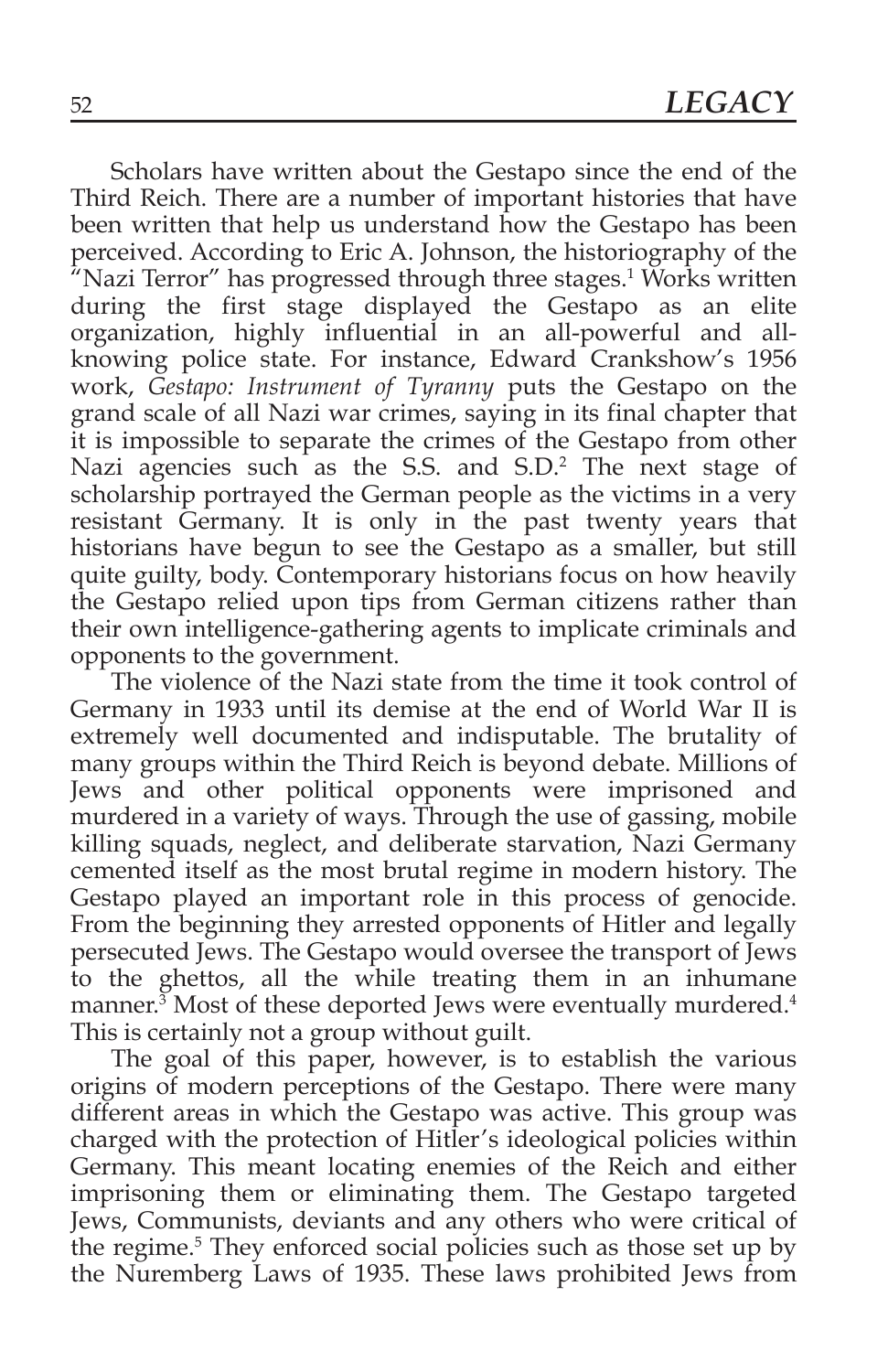marrying non-Jewish citizens as well as banning sexual intercourse between Jews and non-Jewish citizens.6 The Gestapo was also involved in various instances of violence involving prisoners of war.7 This paper will focus on the perception of the Gestapo as an extremely large, forceful group that was very present in the lives of an unwilling German population.

Recent works have focused on the use by the Gestapo of denouncement from ordinary German citizens. It has been established that the Gestapo relied on the German people to give information about their neighbors in order to determine who would be arrested or deported to a concentration camp.<sup>8</sup> It has been said that eighty percent of Gestapo investigations began because of a denouncement.<sup>9</sup> A case study of the Krefeld Gestapo yielded similar results. It stated that only twenty percent of the investigations against Jews began due to information gathered by the Gestapo without the aid of a civilian denouncement.<sup>10</sup> *Omniscient, Omnipotent, Omnipresent?* by Klaus Michael Mallmann and Gerhard Paul also provides empirical evidence in its case against the Gestapo's supposed intrusion in German society. It concludes that while major cities such as Berlin had a Gestapo office with capable manpower, offices at the local level were understaffed.11

It is not difficult to imagine that the general public would think of the Gestapo as omnipresent. From the beginning they have been portrayed as being exactly that. *The New York Times* ran an article on February 17, 1936 that portrayed the Gestapo as an omniscient group. This article lays out many of the modern perceptions of the Gestapo. After stating a few conventions of living under a dictatorship, the article elaborates:

> The reason for these particular conventions is the Gestapo, the all-pervasive secret State police, which rarely appears in public prints but is ever-present in the mind of almost everybody in Germany, high or low, native or foreign, in office or out of it, and which prides itself on the fact that it is dreaded by all those 'with a bad conscience.'12

This portion of the article is almost a glowing review of the Gestapo. It proceeds to use flattering language calling it a "fearinspiring group."13 The term that most speaks to the theme of this paper is "all-pervasive." To be all-pervasive something must be very present in all aspects of German life. Pervasive is an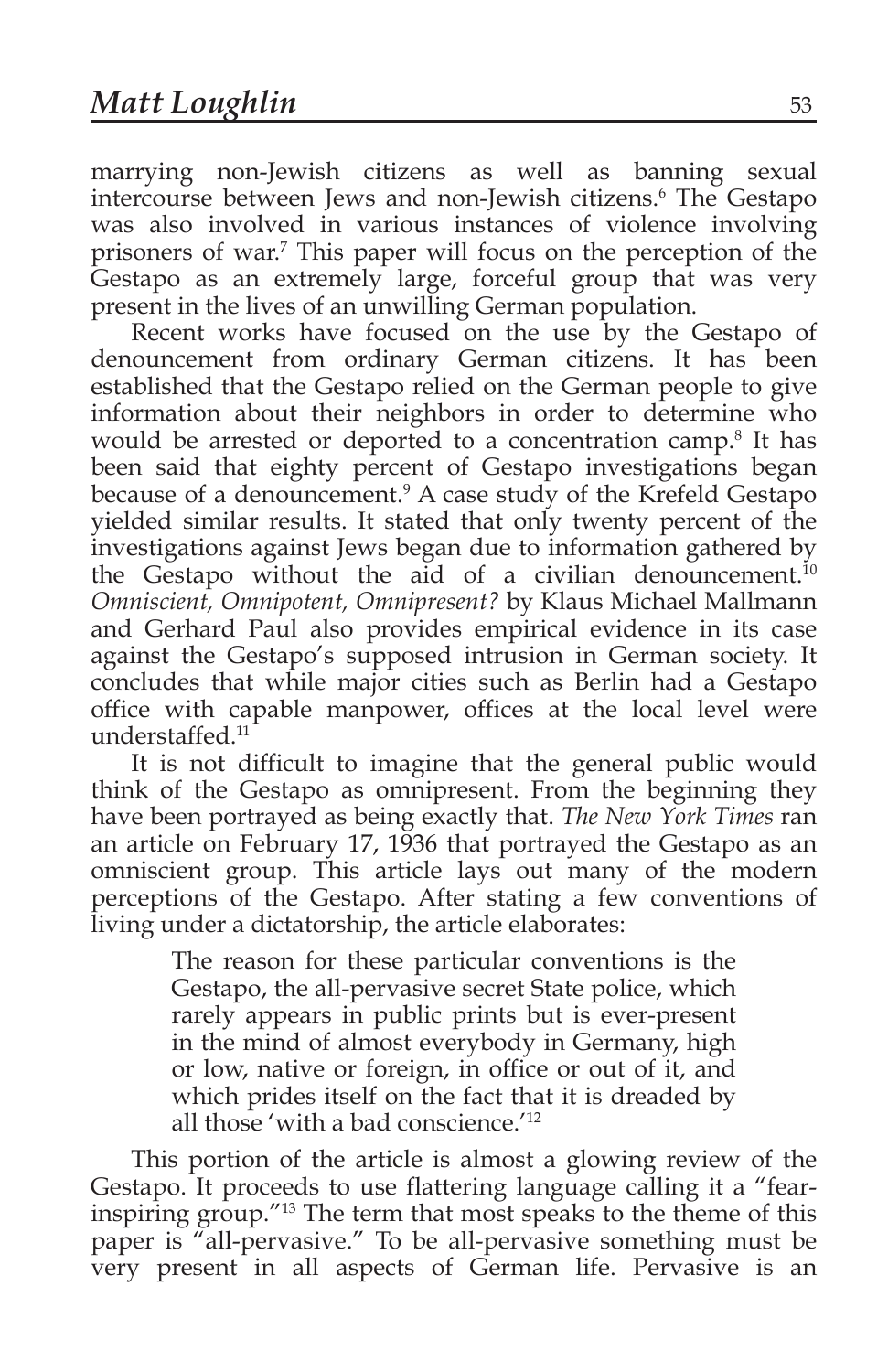interesting choice of words as it implies an unwanted presence. Foul odors can be pervasive. Corruption can be pervasive. Joy and good sportsmanship are never described as "pervasive." The article also presents the idea that no one is safe from the long arm of the Gestapo, no matter your class or political standing. A *Chicago Tribune* article from 1938 goes as far as to say that, "the people realize they are powerless, that they can do nothing against the Gestapo."14 A pre-war review of the book *The Brown Network* in *The New York Times* highlights some frightening Gestapo tactics: "They break into houses, tamper with the mails, violate bank secrecy and pose as foreign police officers."<sup>15</sup> While the book under review deals exclusively with foreign espionage, the reviewer makes broad statements about what Gestapo agents do. Even before the war, all of these seeds were continuously planted in the minds of the public.

It is at least mentioned in every article that the Gestapo is the *secret* state police, as stated in their name. Some articles mention that they are rarely written about in German newspapers,<sup>16</sup> but that was not the case in the United States. During the rise of the Third Reich, Americans saw what Europeans and German society had to be scared of in their daily newspapers. Tales of kidnappings and espionage riddled the newspaper page. For instance, on June 6, 1935, a *New York* Times article told the story of Josef Lampersberger under the title "Terror Silences Émigré Freed by German Police." After being kidnapped and returned, Lampersberger refused to say what happened to him at the hands of the Gestapo out of fear of being returned to his captors.17 Short articles about alleged Gestapo agents being imprisoned as spies began appearing.<sup>18</sup> The Gestapo was credited with being behind the best "spy system" in the world in a 1938 *New York Times* article. The article presented the testimony of a former President of the Berlin Police. The article describes the great competency of the German foreign espionage services and asserts that America is in danger.<sup>19</sup> So, according to the article, not only were Europeans lives at risk from the Gestapo, now Americans reading at home had a reason to fear Nazi terror.

The legal power that the Gestapo had, if and when they chose to exercise it, also promotes this popular picture. The legal system within the Gestapo was unchecked. It had power that ordinary courts did not have and was not subject to any sort of review process.20 This boundless power can instill in the minds of the public that the organization was larger than it was. Why would a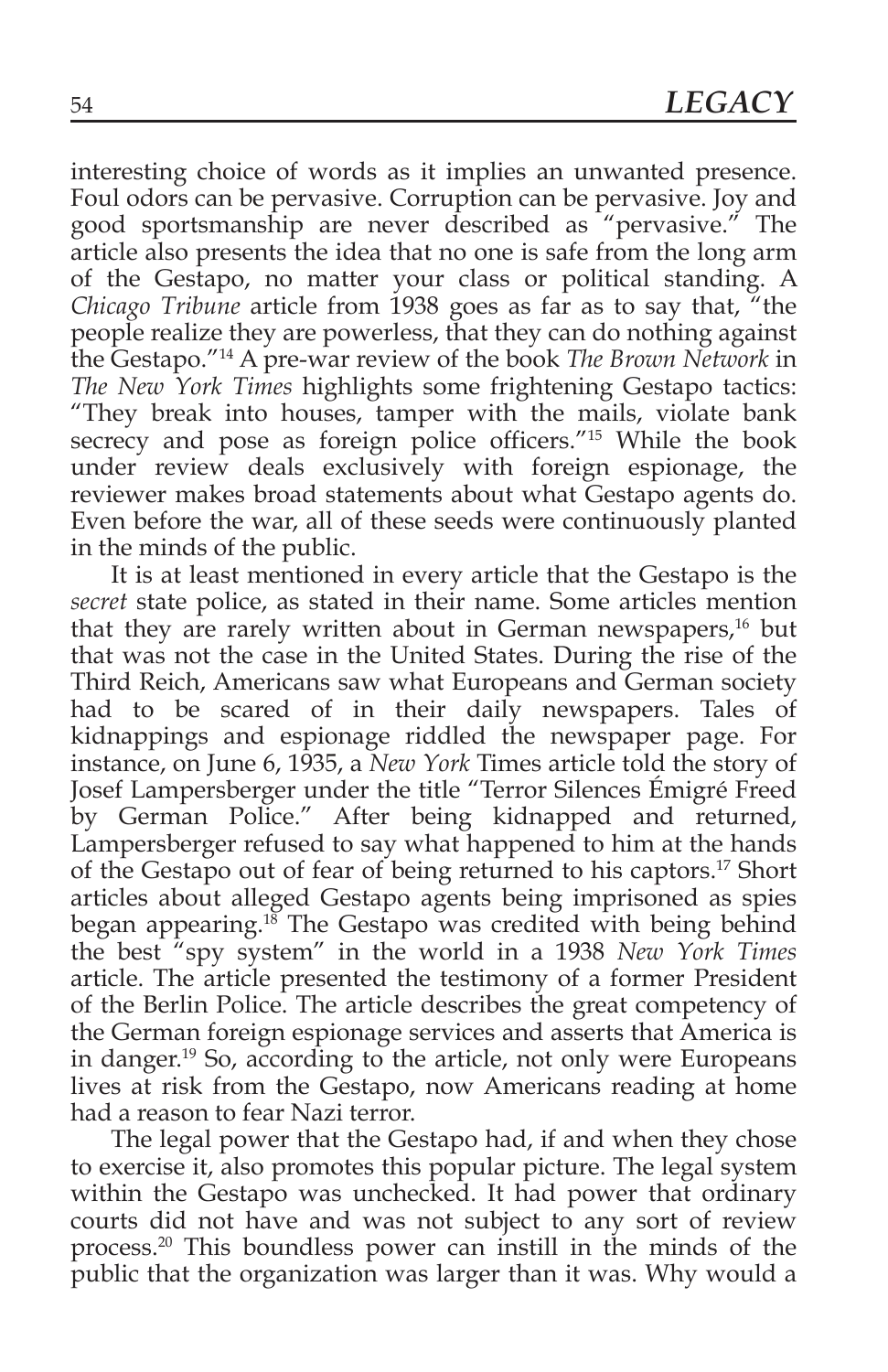police force with such a small officer to citizen ratio have such extreme capability? Nazi Germany's government was a large and confusing mix of departments with varying degrees of authority. Each department could be seen as just following orders from another department but at other times seem to answer to no one. Crankshaw's 1956 history claims that the confusion present in Nazi Germany was intentional.<sup>21</sup> This may have played a role in popular perception, as it was difficult, especially immediately after the war, to separate the crimes of the Gestapo from other organizations such as the S.S.

Someone reading American newspapers after the war might also find it difficult to appropriately place blame. A postwar example of how it might be difficult to separate the blame from one organization to the other concerns the case of Josef Meisinger. A November 16, 1945 article in *The New York Times* proclaims that the 'Butcher of Warsaw' had been transported after arrest to California. The article mentions multiple times that he was a former leader of the Gestapo.<sup>22</sup> The crimes he was being held for were in connection with the destruction of the Warsaw ghetto and the deaths of thousands of residents. These connections to such brutality paint a picture of an extremely powerful organization. At the postwar trials at Nuremburg, the Gestapo was put on trial as a "criminal organization" along with the S.S., S.A., S.D., and the Nazi high command. An outcome of this trial was not only the sentencing of individuals involved with certain crimes but banning these organizations from ever existing again.<sup>23</sup>

The common view of the Gestapo was also promoted in 1960's scholarly works such as *The Gestapo: A History of Horror* by Jacques Delarue. He titled one of his chapters "The Gestapo is Everywhere."24 In this chapter he lays out exactly the persisting impression of the Gestapo: they secretly installed monitoring equipment in the homes of many Germans and no one was safe from the spying and eavesdropping of Gestapo henchmen.

Postwar scholarly work and newspaper articles coincided with the release of *Nineteen Eighty-Four*. The popular perception of the Gestapo bears a striking resemblance to the "Thought Police" in George Orwell's 1949 novel. The "Thought Police" are the secret police of the totalitarian government. They are in charge of locating political enemies and controlling the mass population's social actions as well as their thoughts. Their deception is unparalleled.25 Orwell's novel is a sharp political and social commentary at a very relevant time. The world of *Nineteen Eighty-*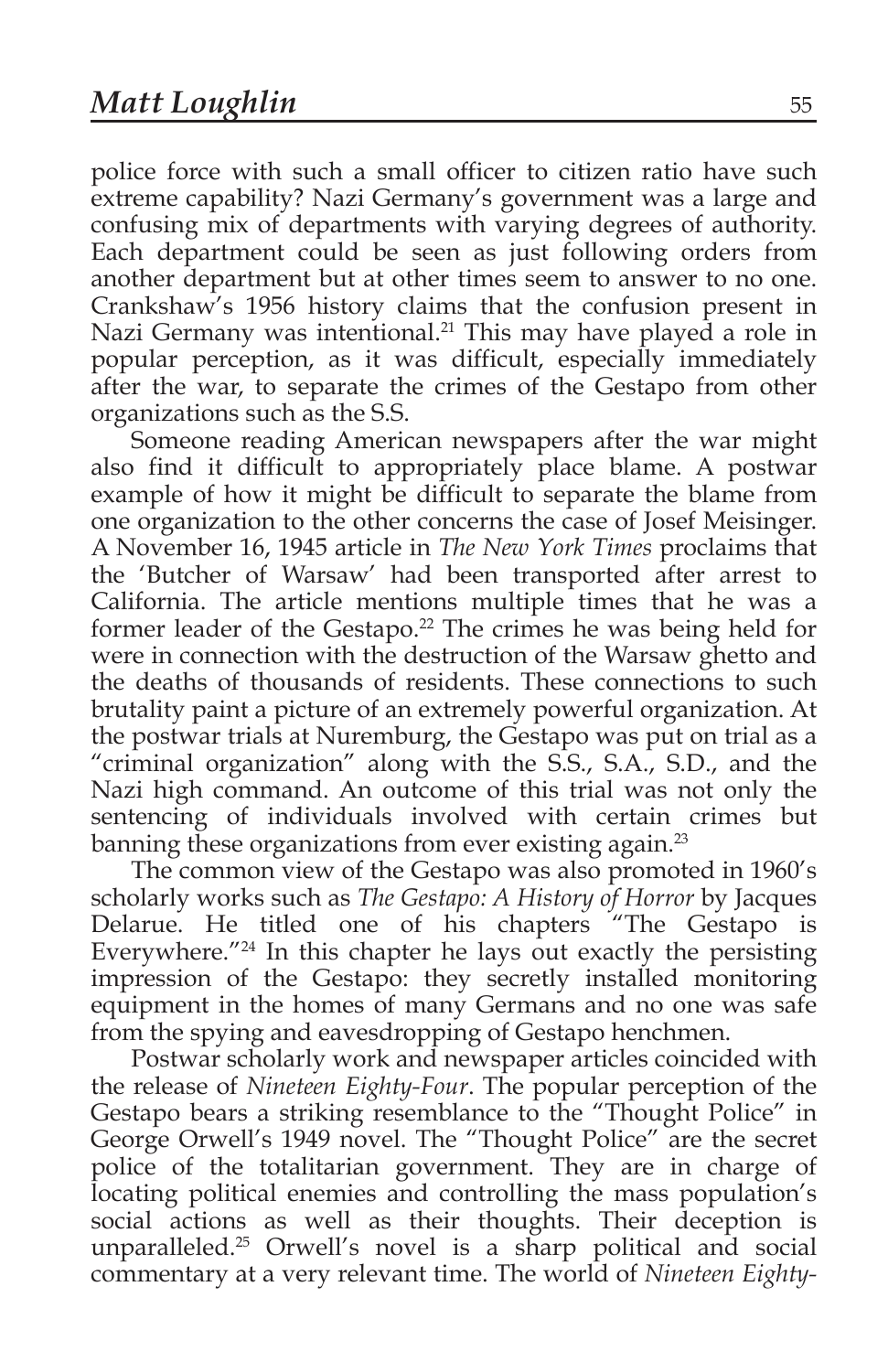*Four* is controlled and stifled by three large governments. It shows that humanity and culture may disappear if we allow ourselves to fall under the control of massive totalitarian states. Free thought is in danger of being wiped out through legislation. Social regulations and the implementation of a new language that removes words such as "liberty" threaten the advancement of the human race. The term "doublethink," which originated in *Nineteen Eighty-Four*, can be applied to many practices of the Nazi regime. According to the novel, "doublethink" is to hold contradicting beliefs yet believe both of them, or "to be conscious of complete truthfulness while telling carefully constructed lies."26

The novel has found a way to permeate popular Western culture. It has been adapted into film or television many times as well as referred to in music and other books since its publication. Terms and characters from the book have found their way into common speech. "Big Brother" is a prime example. Its use in the English language is usually in the context of a large central government watching you and keeping tabs on what you say and do. The Third Reich is certainly seen as an "Orwellian" government. Nazi Germany is the closest example that the world has to a modern totalitarian government like the one in *Nineteen Eighty-Four*.

The concept of the Gestapo being extremely pervasive that has grown out of these various sources may have deflected blame from the German public in the years after the war. Making Oceania of *Nineteen Eighty-Four* synonymous with the Third Reich would relieve some of their guilt in the entire situation. As opposed to being compliant, denouncing their community members, and playing along with the Gestapo, the German people can be seen as victims of an overpowering police state. This specifically relates to the second stage of scholarship on "Nazi Terror." If the German people were victims and not denouncers for the second stage as well, that gives the "Gestapo agent on every street corner and in every alleyway" myth more time to develop in the minds of the American public.

The Orwellian view of National Socialism is certainly present in modern American society. This perception has most likely been built up in the minds of the general public because of the immediate writings on the Gestapo after the war. Furthermore, the similarities of the popular image of the Gestapo to the "Thought Police" are too plentiful to ignore. Orwell's book must have affected if not the minds of the general public than the world in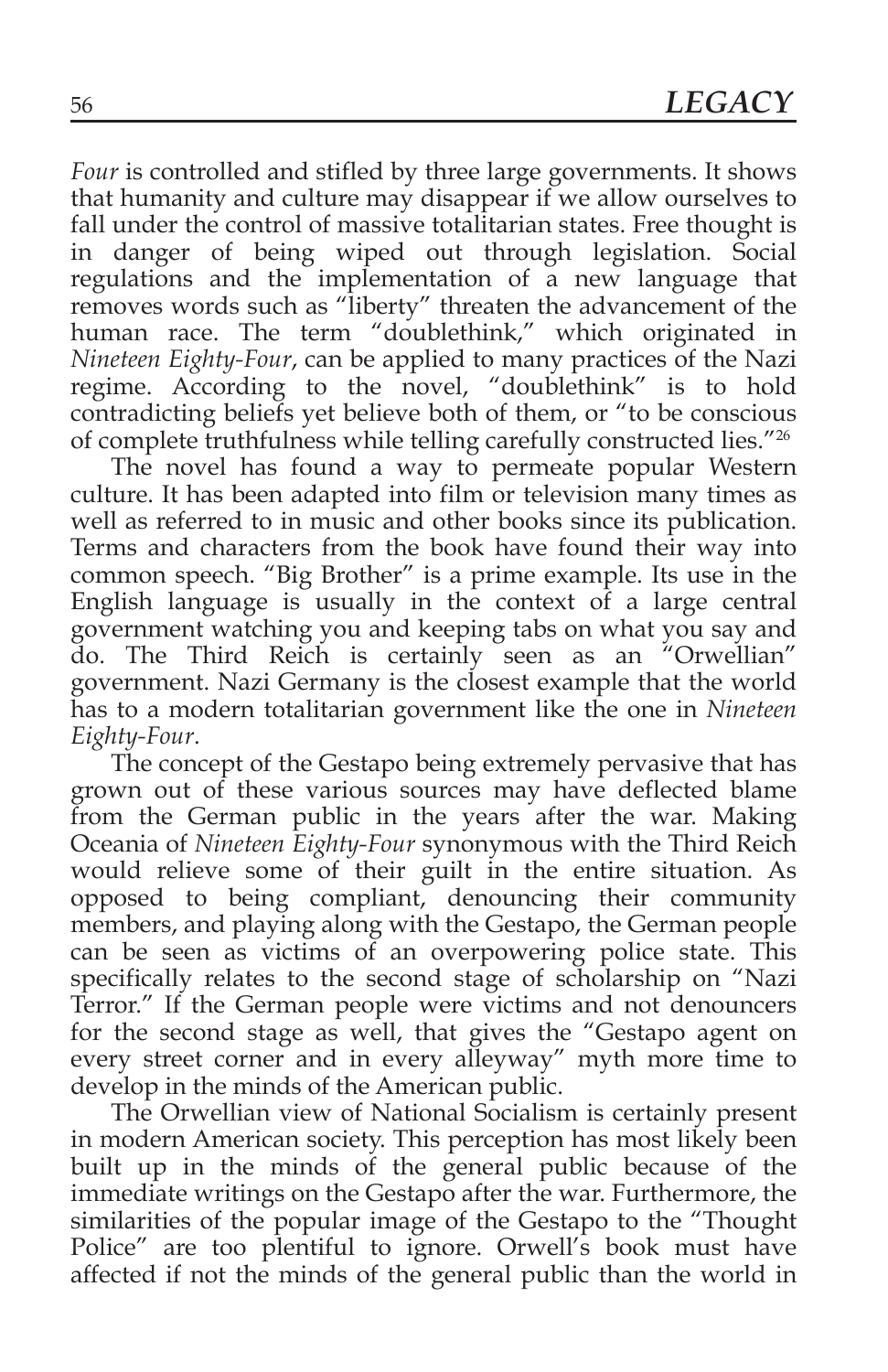which they lived. Recent academics have proven, however, that there was not enough manpower to have the type of blanketing effects that are popularly thought of with the Gestapo. They also assert that the Gestapo relied heavily on civilians denouncing their neighbors or providing anonymous tips and not on their own intelligence gathering skills. It is only in the last few decades that a clear statement has been made about how Gestapo investigations began. This conjures many more questions to add to the seemingly endless questions that were created by the Holocaust. This is a trade-off in much of Holocaust scholarship: answer one question while raising two in its place. The German population was more compliant than the popular perception would lead one to believe, but what does that say about humanity and the greater theme of victimhood during the Third Reich?

### **Notes**

- 1 Eric A. Johnson, *Nazi Terror: The Gestapo, Jews, and Ordinary Germans* (New York: Basic Books, 1999), 10.
- 2 Edward Crankshaw, *Gestapo: Instrument of Tyranny* (London: Greenhill Books, 1956), 228.
- 3 Johnson, *Nazi Terror*, 398.
- 4 Ibid*.,* 405.
- 5 *Encyclopedia of Intelligence & Counterintelligence,* "Gestapo," (Armonk, NY: M.E. Sharp, 2005).
- 6 *Chambers Dictionary of World History,* "Nuremburg Laws," (London: Chambers Harrap, 2005).
- 7 *Encyclopedia of Intelligence & Counterintelligence,* "Gestapo."
- 8 Laurence Rees, *The Nazis: A Warning From History*, (New York: The New Press, 1997), 64.
- 9 Ibid*.*
- 10 Johnson. *Nazi Terror*, 150.
- 11 David F. Crew, *Nazism and German Society, 1933-1945* (New York, Rutledge: 1994), 174.
- 12 Otto D. Tolischus, "Reich Puts Curbs on Secret Police," *New York Times*, February 17, 1936.
- 13 Ibid*.*
- 14 John Dickson, "Concentration Camp: A Picture of What Happens," *Chicago Daily Tribune*, September 15, 1938.
- 15 Emil Lengyel, "The Nazi Spy System at Work All Over the World," *New York Times*, March 29, 1936.
- 16 Tolischus, "Reich Puts Curbs."
- 17 "Terror Silences Emigre Freed by German Police," *New York Times*, June 6,